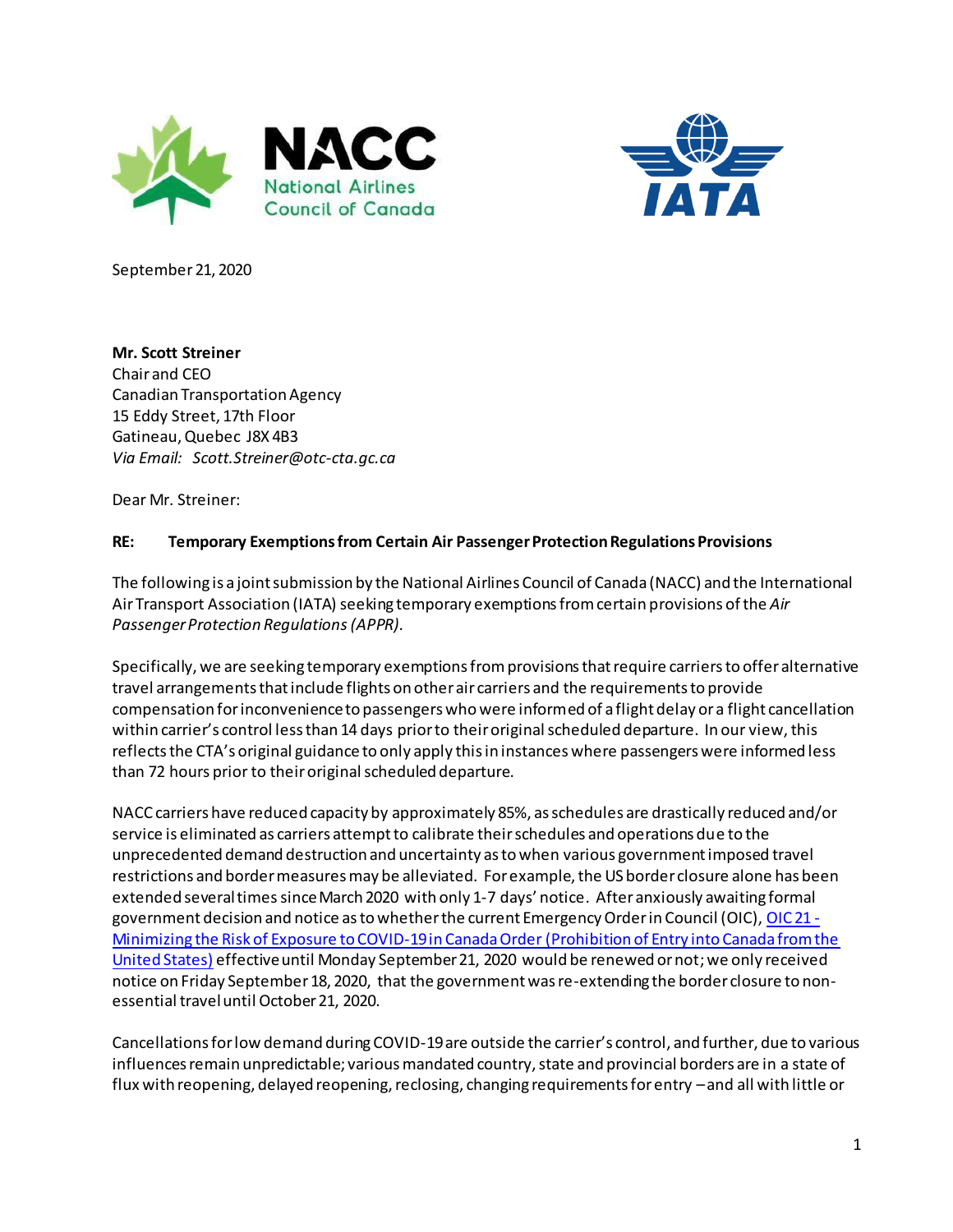no notice. The pace of the various travel advisories and border restrictions spanning the globe are ever changing thus making it impossible for our member airlinesto comply with these timelines.

Further, our members' networks rely on both connecting domestic traffic and traffic from other countries transiting through Canada. Currently it is near impossible to predict, assess or anticipate how the market or passenger demand will react to the changing mandated conditions set by various governments globally. The ongoing changes and uncertainty in travel restrictions is making the overall market highly volatile and our members must retain the ability to make flight schedule changes rapidly in response to these unpredictable fluctuations; with no precedent or historic trends to serve as a guide.

Added to this is the fact that travel restrictions often vary. Many countries are only issuing visas on an exceptional basis. In fact, the Government of Canada is not issuing passports for regular travel, and Canadians can only obtain passport or travel document services in Canada if they have a valid reason to travel urgently. It is explicitly stated that the loss of airfare or other travel expenses is not a valid reason for urgent travel. As a result, airline customers who require a passport or visa for travel are cancelling their travel plans at the last minute, if they cannot demonstrate they are seeking to travel for medical reasons (serious illness, serious illness ordeath of someone they have a relationship with), financial problems due to the loss of a job or business, supporting an essential service, or humanitarian reasons.

Accordingly, NACC and IATA request:

- An order from the Agency that the exemptions granted by Determination No. A-2020-42 be renewed from their original date of expiry on June 30, until December 31, 2020, and in particular, an extension of the exemption from:
	- $\circ$  the requirements of subparagraphs 17(1)(a)(i) and 18(1)(a)(i) of the APPR that carriers offer alternative travel arrangements that include flights on other air carriers, other than those with which they have a commercial agreement; and
	- $\circ$  the requirements to provide compensation for inconvenience to passengers who were informed of a flight delay or a flight cancellation within carrier's control less than 14 days before their original scheduled departure, so that the requirement applies only if passengers were informed less than 72 hours before their original scheduled departure. Even though cancellations due COVID-19 should be considered fully outside carrier's control, such a reduction in the notification timeline will provide regulatory relief and certainty regarding compensation obligations, and align passenger expectations; and
- An expansion of the exemption from the obligation, under paragraphs 17(1)(a)(ii),17(1)(a)(iii), and  $18(1)(a)(ii)$  of the APPR to provide a confirmed reservation on a flight operated by a carrier with which the carrier does not have any commercial agreement, so that this exemption also applies to the obligation, under paragraphs  $17(1)(a)(i)$  and  $18(1)(a)(i)$  of the APPR to provide a confirmed reservation on a flight operated by a carrier with which the original carrier has a commercial agreement.

Carriers cannot sustain the operation of flights if demand does not justify it, or if demand subsequently evaporates within days of departure as a result of the effects of the ongoing pandemic and government decisions;which are entirely outside of the carrier's control. Our members are being as flexible as possible with their customers concerning their respective refund policies. This includes offering flexibility as per their respective voucher policies; which is testament that airlines are truly committed to passenger service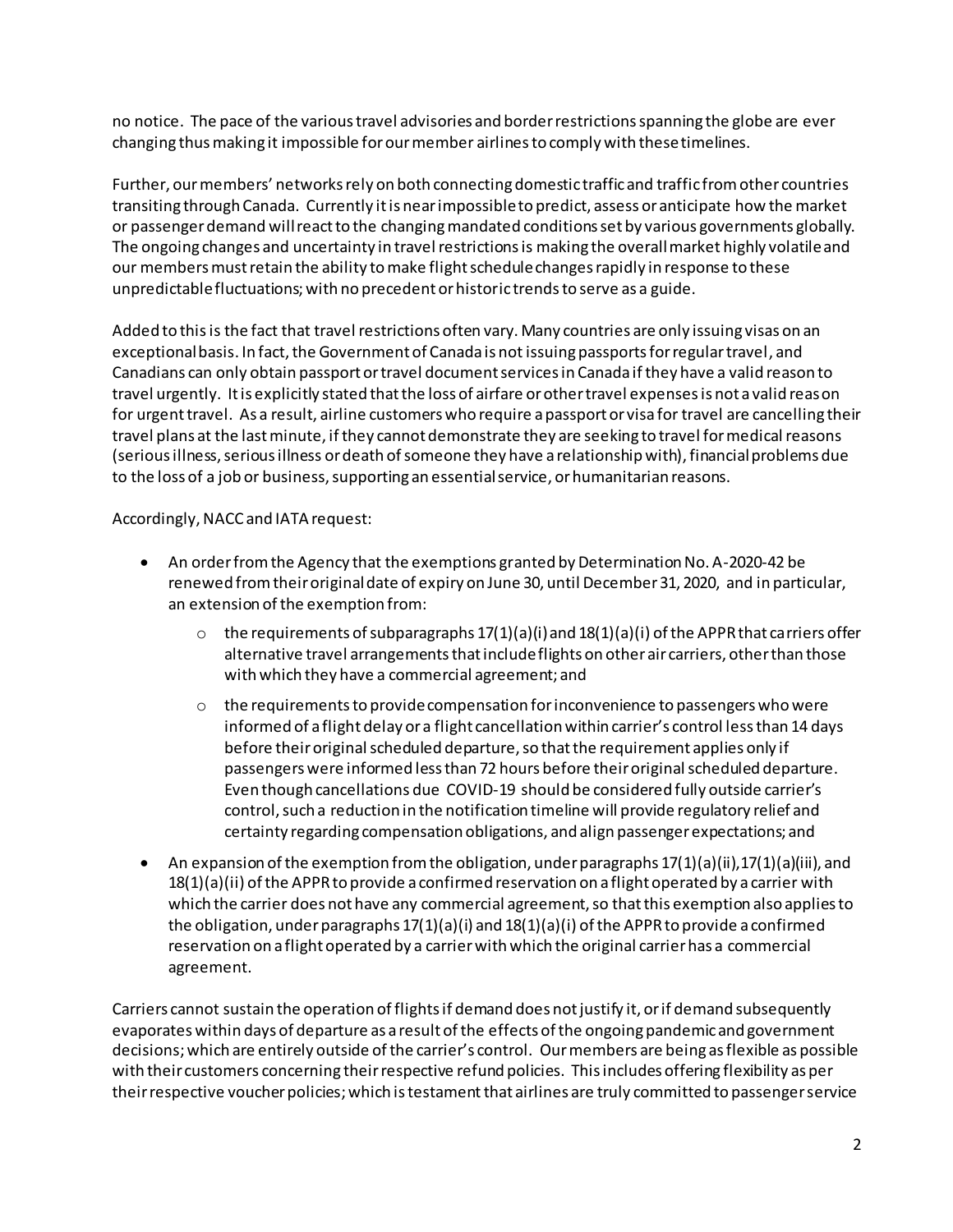despite having to continue to grapple with the effects of the pandemicon their businesses. This level of flexibility offers value and options to customers so that they can travel as soon as restrictions are lifted. Carriers are handling these customer requests with a severe reduction in staffing resources. The catastrophic impacts of this crisis on the airline industry have resulted in unforeseen and unprecedented job reductions impacting between 50% and 70% of their respective workforces.

NACC members have already implemented the numerous bio-safety measures outlined in ICAO's *Takeoff: Guidance for Air Travel through the COVID-19 Public Health Crisis* and in Transport Canada's report entitled *Canada's Flight Plan for Navigating COVID-19*. This stands as strong testimony to the bio-safety measures adopted by Canadian carriers who have made multi-million dollar investmentsin new operational procedures, cleaning and disinfecting of aircraft due to the rapid implementation of ongoing government regulations.

Despite the extensive work undertaken by industry and government to adopt global best practices and despite the decision by other countries to safely re-open borders and commercial aviation, Canada remains at Stage Zero; the various travel, border and quarantine measures implemented in the earliest days of the pandemic are still in effect, with no time frame on when this will change.

To be able to serve the travelling public, Canada needs to move forward from Stage Zero, based on the clearly established work of ICAO and the Canadian federal government itself, and begin targeted reopening of international service with jurisdictions such as the European Union that are successfully addressing the pandemic, and establish a consistent approach within Canada on travel restrictions by working with provincial authorities to eliminate quarantine requirements for domestic travel between provinces.

To help further all of these objectives, NACC carriers support the implementation of COVID-19 testing for inbound passengers to Canada, combined with the consistent application of contact tracing by Canadian public health authorities. NACC carriers are working with Canadian airports and public health officials to drive forward select pilot projects on passenger testing and this must be an area of high engagement by the federal government.

This crisis continues to impose a devastating impact on the economies of many States and the lives of their citizens. It is also disrupting many industries, and unfortunately the aviation industry is far from immune. IATA estimates that airlines could lose around USD 84 billion in 2020 and that global passenger traffic will not return to pre-COVID-19 levels until 2024. Our industry was the first to begin feeling the negative impact of COVID-19 and aviation will be among the last sectorsto recover.

The strict application of the APPR's, which were determined prior to the pandemic, is hindering the rebuilding of the aviation industry and in turn Canada's economy which will take years to recover. The application "as is" is deemed disconnected from the reality of the catastrophic impact on the global aviation industry caused by COVID-19. Given the current instability and uncertainty itwill remain precarious to conduct airline operations until such time as travel restrictions are lifted worldwide, and at a minimum within and into Canada.

The objectives of section 5 of the [Canada Transportation Act](https://laws-lois.justice.gc.ca/eng/acts/C-10.4/index.html)(the "Act"), cannot be met in an environment in which airlines are being penalized for attempting to provide a service and restore their network to ultimately to serve their passengers. As such, in our view, our member airlines cannot be expected to give more than 72 hours' notice of a delay or cancellation.